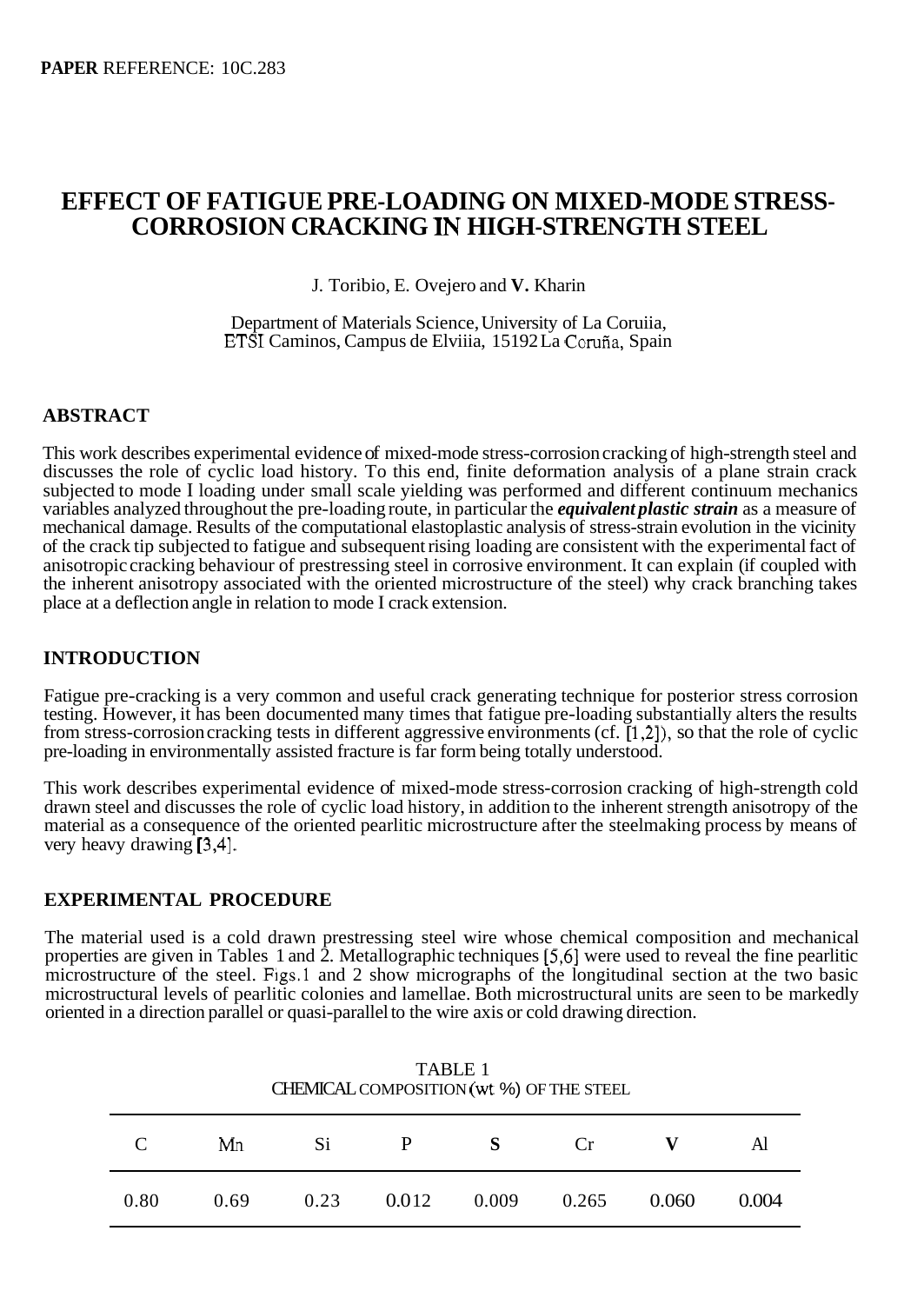| MECHANICAL PROPERTIES OF THE STEEL |                            |                     |                                   |       |                      |  |  |  |  |  |
|------------------------------------|----------------------------|---------------------|-----------------------------------|-------|----------------------|--|--|--|--|--|
| Young's<br>Modulus<br>(GPa)        | Yield<br>Strength<br>(MPa) | <b>UTS</b><br>(MPa) | Elongation<br>under UTS<br>$(\%)$ | (MPa) | Ramberg-Osgood*<br>n |  |  |  |  |  |
| 199                                | 1500                       | 1760                | 5.0                               | 2576  | 11.49                |  |  |  |  |  |

TABLE 2

 $\overline{R}$  Ramberg-Osgood stress-strain curve  $\overline{E} = \sigma/E + (\sigma/P)^n$ 



Figure 1: Optical micrograph of the longitudinal metallographic section showing the first microstructural level, i.e., the pearlite colonies oriented after cold drawing (vertical side: wire axis or cold drawing direction).



**Figure 2:** Scanning electron micrograph **of** the longitudinal metallographic section showing the second microstructural level , i.e., the pearlitic lamellar microstructure oriented after cold drawing (vertical side: wire axis or cold drawing direction).

Slow strain rate tests were performed on transversely precracked rods immersed in aqueous environment. Specimens were precracked by axial fatigue in air with a maximum cyclic stress intensity factor at the final phase  $K_{max} = 0.30 K_{IC}$ , where  $K_{IC} = 107 M_{Pam^{1/2}}$  is the fracture toughness. An aqueous solution of 1 g/l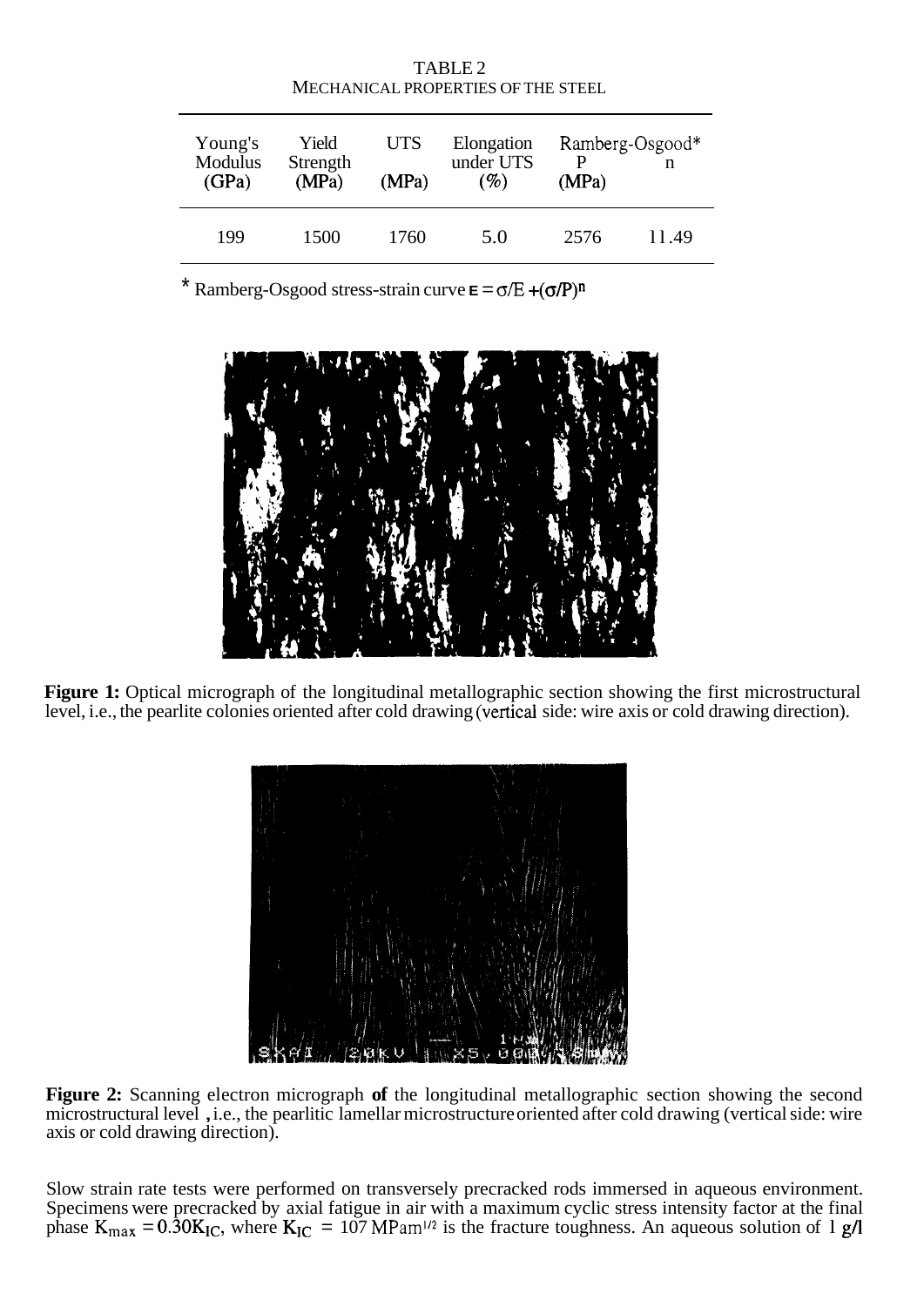$Ca(OH)_2 + 0.1$  g/l NaCl (pH=12.5) was used. Tests were conducted at a crosshead speed of 1.7 x10<sup>-3</sup> mm/min and at a constant electrochemical potential  $E = -600$  mV SCE (anodic), so the mechanism of environment-sensitive fracture must be *localised anodic dissolution* (LAD) [1,7].

The main result of the stress-corrosion cracking (SCC) tests is a special *fracture profile* (Fig. **3)** associated with the anisotropic behaviour of the cold drawn steel wire. Cracking from the tip of the mode I fatigue precrack develops initially in mode I and later at an angle about 75" to its plane, thus producing mixed mode propagation. In addition, another crack embryo (a second kink) exists symmetrically to the pre-crack, i.e., the phenomenon is initially crack branching (two crack embryos) and finally crack deflection, that is, only one of them becomes the final fracture path.



**Figure 3:** Aspect of the fracture profile in the SCC test showing subcritical (slow) crack growth by localized anodic dissolution in mode I (LAD I) and mixed-mode with a strong mode **II** component (LAD 11).

A fractographic analysis was performed by scanning electron microscopy. Figs. **4** shows the microscopic fracture modes associated with the subcritical crack growth area LAD 1 (before crack branching). The general appearance of the topography LAD I is similar to the micro-void coalescence (WC) fracture mode in the same steel in air, although the former is produced by metal dissolution.



**Figure 4:** Scanning electron micrograph of the subcritical crack growth area LAD I (before crack branching).

Figs. *5* shows the microscopic fracture modes associated with the subcritical crack growth area LAD I1 (after crack deflection). As in the previous case, this topography is also similar to MVC, although in this case there is a kind of *enlargement* or *orientation* of the micro-fracture units along the propagation direction which is quasiparallel to the cold drawing axis (after crack deflection).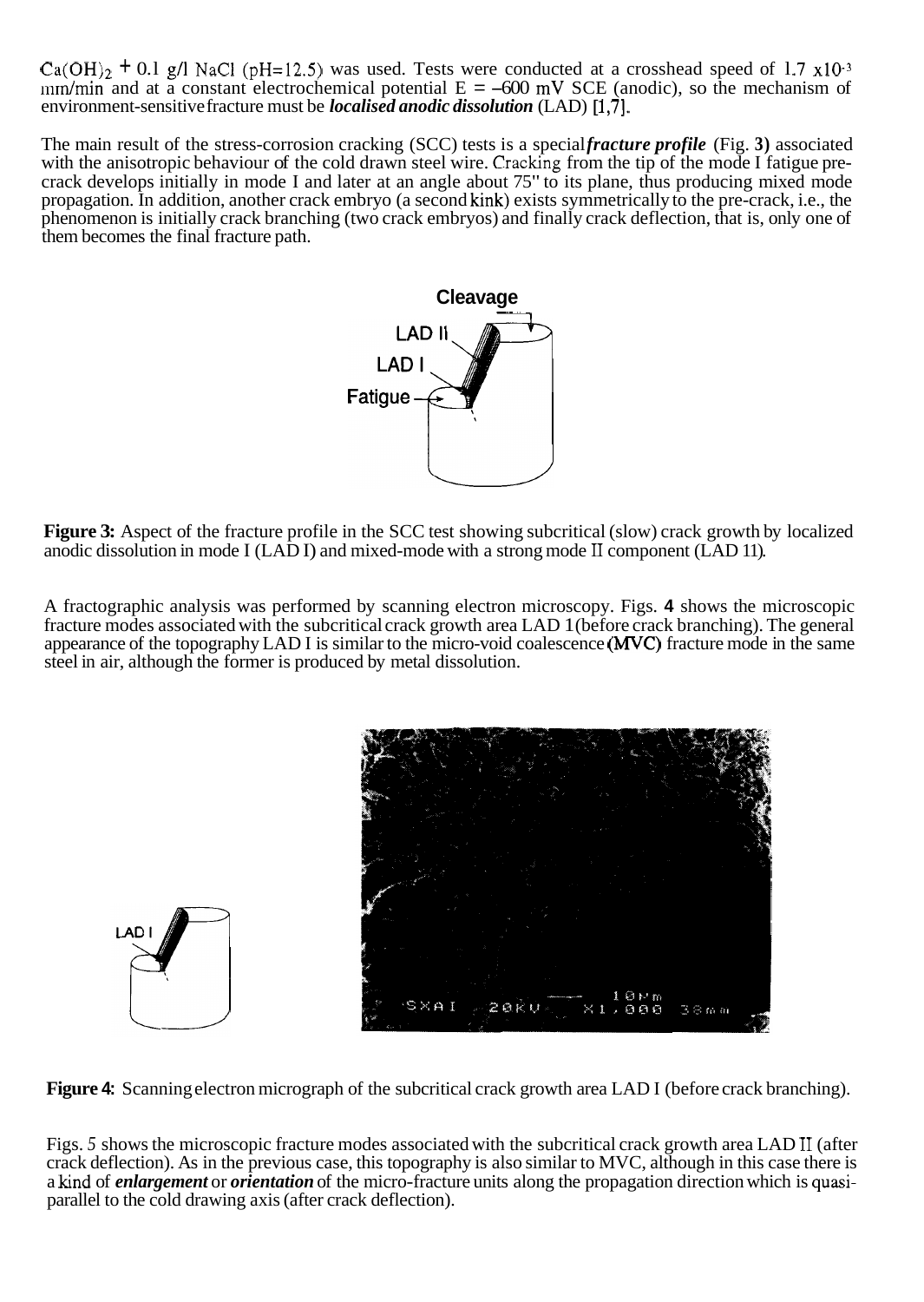

**Figure** *5:* Scanning electron micrograph of the subcritical crack growth area LAD **I1** (after crack deflection).

Fig. *6* shows the microscopic appearance of the crack branching area, i.e., the separation (discontinuity) between the two zones LAD **I** and LAD **11.** Some cleavage facets may be observed near such a separation, which indicates that fast fracture is locally produced at the moment of crack branching, probably because the macroscopic crack reaches a point with local pre-damage produced by cold drawing.



**Figure 6:** Scanning electron micrograph of the crack branching area, i.e., the separation (discontinuity) between the two zones LAD I and LAD **11,** showing some cleavage facets near such a separation.

The primary reason for this crack deviation is the very oriented pearlitic microstructure of the steel (cf. **[8])**  producing strength anisotropy. However, fatigue pre-cracking could be an additional factor contributing to crack deflection due to the special distribution of variables (stresses and strains) in the vicinity of a crack tip subjected to repetitive cyclic loading, as discussed in the following section of the paper.

### **NUMERICAL MODELLING**

In this paper the effect of fatigue precracking is analyzed by numerical modelling of the stress-strain state near the crack tip under plane-strain small-scale yielding in an elastoplastic material with kinematic strain-hardening whose characteristics correspond to the steel used in the experimental programme (cf. Table **2).** The crack was modelled as a round-tip slit with initial height (twice the tip radius) of 2.5 pm in agreement with experimental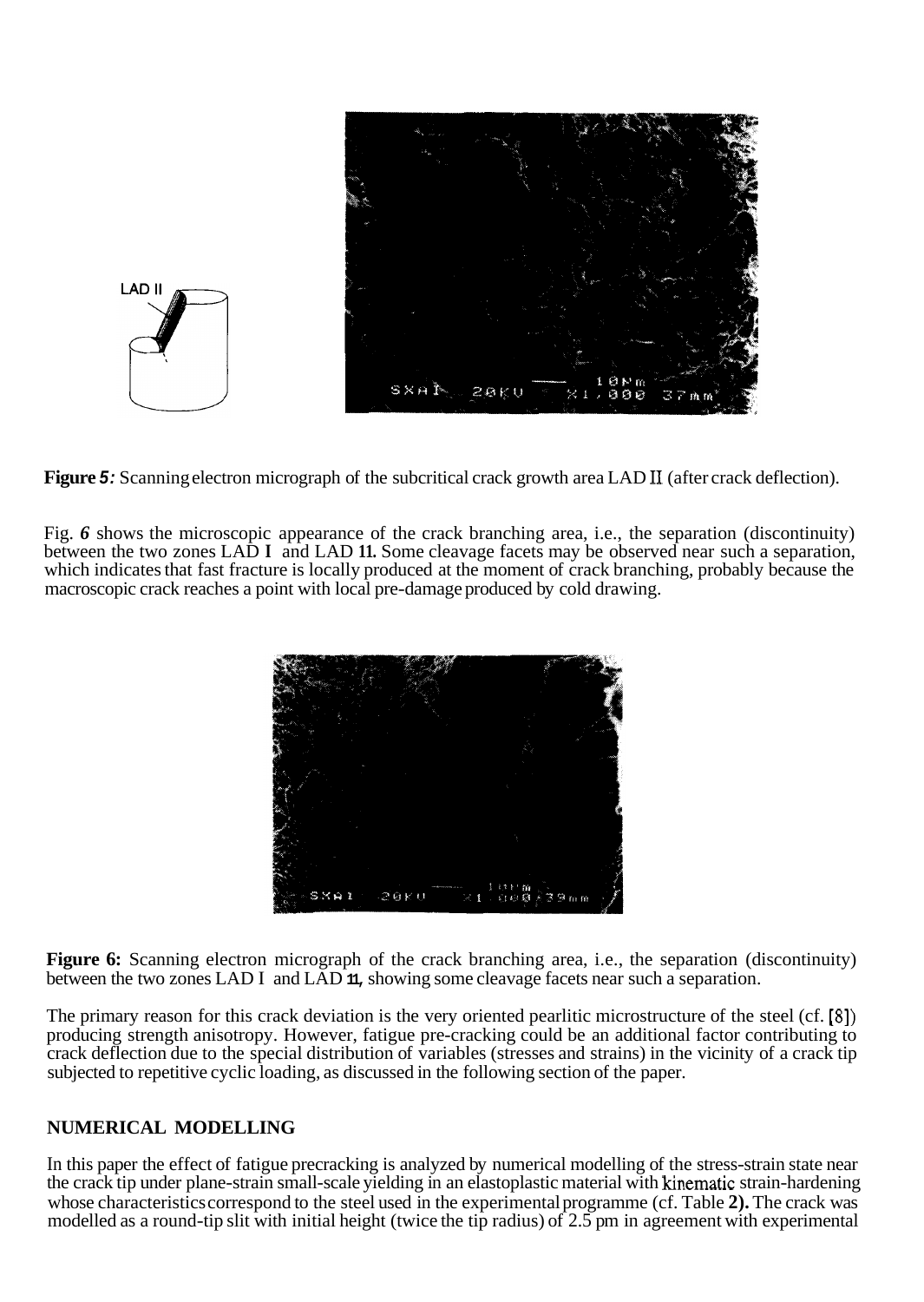data for fatigue cracks in high-strength steels **[9].** The loading history consisted of several (up to ten) zero-totension cycles according to the final phase of the experimental fatigue programme with  $\mathbf{K}_{\text{max}} = 32 \text{ MPam}^{1/2}$ **(0.30K1c)** followed by rising load corresponding to the slow strain rate testing. The nonlinear finite element code MARC [ **101** was employed with updated Lagrangian formulation.

Attention was paid to the patterns of evolution of the following macroscopic (continuum mechanics) variables closely related to environmentally assisted cracking in general and localised anodic dissolution **as** an important particular case:

- (i) *Equivalent plastic strain* as a measure of mechanical pre-damage [ **1 l]** which produces a more disordered material structure therein before stress corrosion cracking and enhances posterior localised anodic dissolution in the near-tip area. In a coupled way, it has been shown that anodic dissolution enhances crack tip deformation [12-15].
- (ii) *Equivalent plastic strain rate* responsible for the dynamic phenomenon of passive film rupture due to the deformation itself. In addition, this variable also governs hydrogen transport by moving dislocations in the plastic zone [ **16,171** and it is known [ **18,191** that, even at anodic potentials, hydrogen may be present in the critical area **as** a consequence of the *local* electrochemical conditions near the crack tip.
- (iii) *Hydrostatic stress* as the macroscopic variable governing hydrogen transport by a mechanism of randomwalk stress-assisted diffusion **[20,21],** according to which hydrogen (present in the near-tip area due to the local electrochemical conditions) diffuses towards the points of maximum hydrostatic stress, so that it **is** driven by the *gradient* of this variable.

The listed governing variables were studied at monotonic rising loading after fatigue to reproduce the slow strain rate tests. However, **as** described in the experimental results, there is a certain subcritical crack growth in mode I (LAD I) before crack deflection takes place. This means that the numerical analysis of the continuum mechanics variables (performed after loading/unloading the specimen to simulate fatigue pre-cracking) gives the stress-strain state in the vicinity of the deformed crack tip *without* considering subcritical crack extension by stress corrosion cracking, i.e., neglecting the stress-strain redistribution as a consequence of the crack growth in mode I. This hypothesis seems to be adequate, since the mode I propagation distance is about 150 pm, i.e., less than **10%** of the macroscopic crack length.

## **DISCUSSION**

The distribution of equivalent plastic strain at a reference stress intensity factor  $K_r = 0.44 K_{IC} > K_{max}$  ( $K_{max}$  is the maximum during the last stage of fatigue precracking) is given in Fig. **7** in the deformed configuration of the near-tip domain (the crack plane being the x-axis and the load applied in the y-direction). A vertex is observed on the tip profile with secondary peaks of equivalent plastic strain out of the crack plane. Two localized shear bands emerge from the vertex, one of them very close to the drawing direction and markedly deviated from the precrack line. The formation of this band as the easier fracture path by localised anodic dissolution (or pure stress corrosion cracking), in combination with the strength anisotropy of the oriented microstructure (weakness in the wire axis or cold drawing direction), is consistent with crack kinking in the stress corrosion cracking tests.

Fig. 8 displays the distribution of equivalent plastic strain rate for rising load after precracking (at  $K_r = 0.44$ )  $K_{IC}$  >  $K_{max}$ ). One of the bands of fast plastic straining (and associated passive film rupture and dislocation motion) **1s** approximately located along an 80"-direction from the initial crack plane. This indicates the preferred direction of film rupture and further localised anodic dissolution along the newly created fresh surface. This 80"-direction also signals the preferred path for hydrogen transport by dislocational dragging as the plastic zone spreads. Both phenomena of plasticity-dissolution interactions, in addition to the weakening in this direction produced by microstructural orientation, represent two more reasons for crack deflection in agreement with the experimental cracking profile shown in Fig. **3.** 

Fig. 9 shows the distribution of hydrostatic stress for rising loading after fatigue cycling (at  $K_r = 0.44 K_{IC}$ ) **Kmax).** The closeness of the iso-lines suggests that the maximum hydrostatic stress gradient which drives stress-assisted hydrogen diffusion is achieved outside the initial crack plane. The ridge of the relief of hydrostatic stress follows a direction of 45 to 80" to the mode I plane and this indicates the area of fastest hydrogen accumulation. Hydrogen is driven in the directions of the arrows (elevated hydrostatic stress gradients and accelerated hydrogen flux) rather than ahead of the crack tip (along x-axis) where the flux is even delayed by the local drop of hydrostatic stress. This facilitates crack deflection and is consistent with the experienced stress corrosion cracking path shown in Fig. **3.**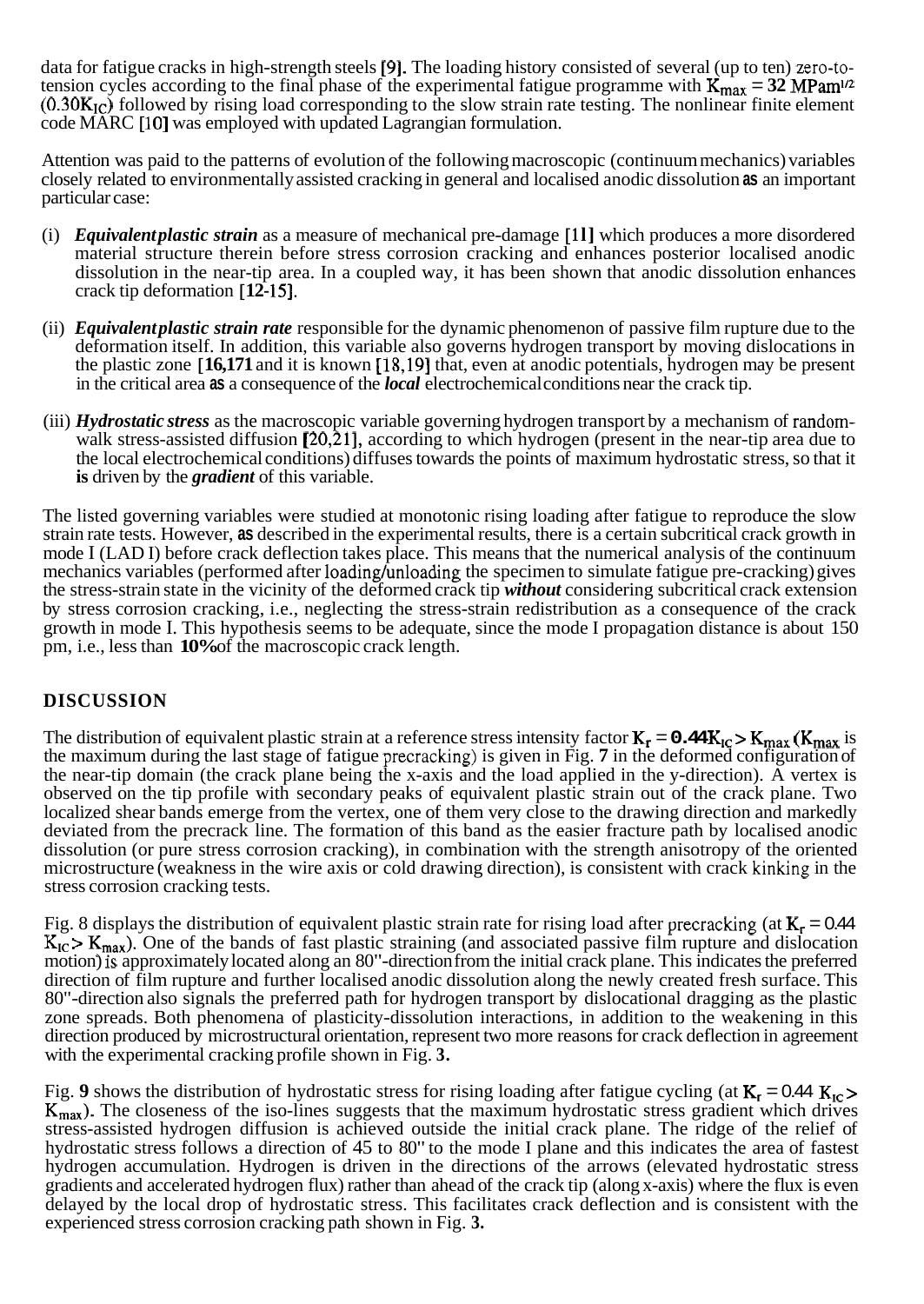

**Figure 7:** Distribution of equivalent plastic strain (arbitrary units) near the deformed crack tip at K, = 0.44 K, in a slow strain rate test after fatigue cycling with  $K_{\text{max}} = 0.30 K_{\text{IC}}$ .



**Figure 8:** Distribution of equivalent plastic strain rate (arbitrary units) near the deformed crack tip at K, = 0.44  $K_{IC}$  in a slow strain rate test after fatigue cycling with  $K_{max} = 0.30$  K,...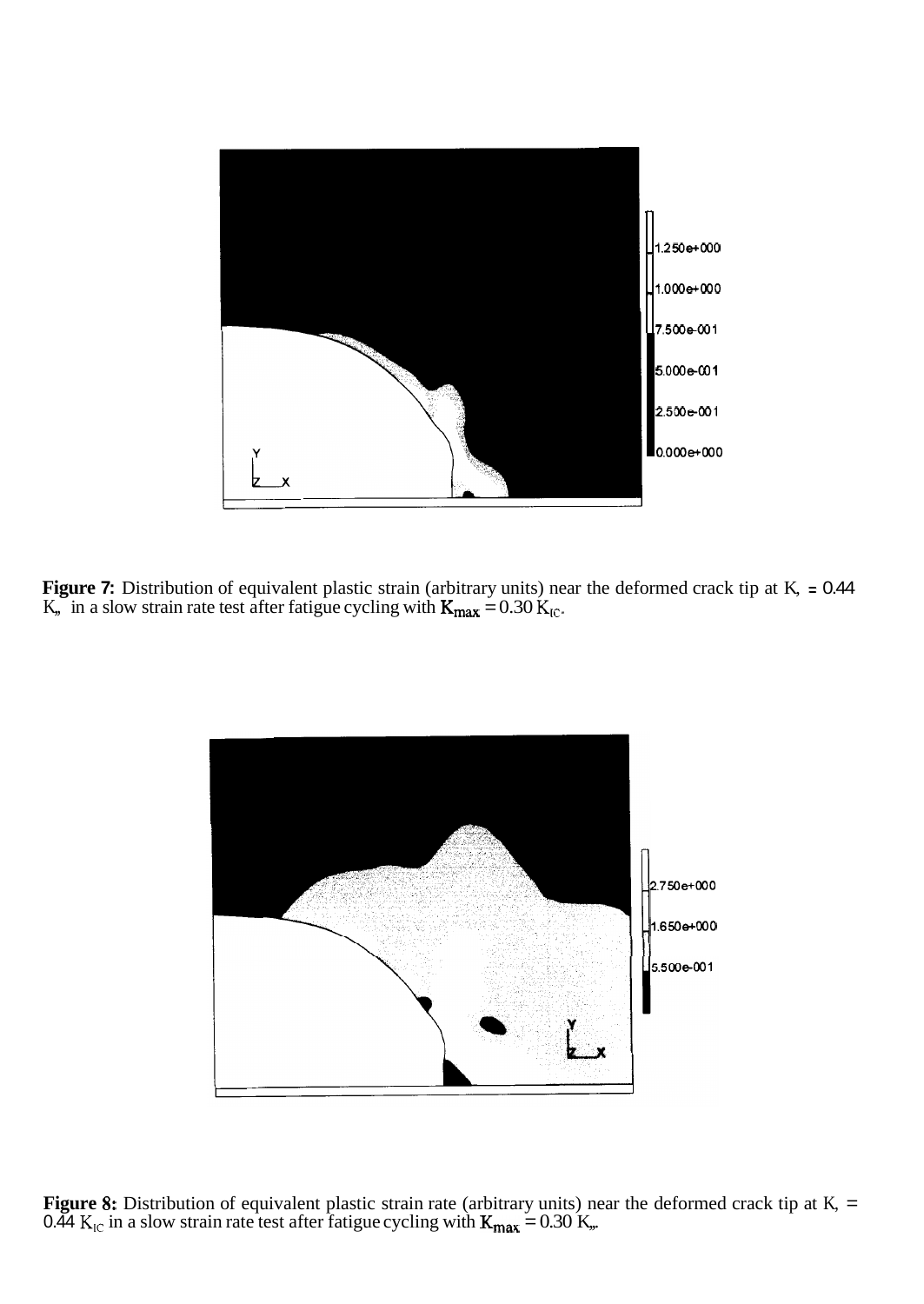

**Figure 9:** Distribution of hydrostatic stress (arbitrary units) near the deformed crack tip at  $\mathbf{K}_1 = 0.44 \, \text{K}_{1C}$  in a slow strain rate test after fatigue cycling with  $K_{\text{max}} = 0.30$   $K_{\text{IC}}$ ; bold line shows the ridge of the hydrostatic stress relief and arrows mark hydrostatic stress gradients and corresponding directions of accelerated hydrogen flux near the crack tip.

#### **CONCLUSION**

Results of the computational elastoplastic analysis are consistent with the experimental fact of anisotropic stress-corrosion cracking behaviour of prestressing steel. This explains, in addition to the inherent anisotropy associated with the oriented microstructure of the steel, why crack branching takes place at a deflection angle of about 75" in the case of stress corrosion cracking by localised anodic dissolution.

#### *Acknowledgement*

Financial support of this work by the Spanish CICYT (Grant MAT97-0442) and *Xunta de Galicia* (Grant XUGA 11802B97) is gratefully acknowledged. In addition, the authors wish to express their gratitude to EMESA TREFILERIA S.A. (La Corufia, Spain) for providing the steel used in the experimental programme.

#### **REFERENCES**

- 1. Toribio, J., Lancha, A.M. and Elices, M. (1993) *Corros. Sci.* **35,** 521.
- 2. Toribio, J. and Kharin, V. (1997) *Mater.* & *Design* 18, 87.
- **3.**  Langford, G. (1970) *Metall. Trans.* 1,465.
- 4. Embury, J.D. and Fisher, R.M. (1966) *Acta Metall.* 14, 147.
- 5. Samuels, L.E. (1992). *Optical Microscopy of Carbon Steels,* ASM, Metals Park, Ohio.
- 6. Vander Voort, G.F. (1984). *Metallography. Principles and Practice,* McGraw-Hill Inc., New York.
- 7. Parkins, R.N., Elices, M., Sánchez-Gálvez, V. and Caballero, L. (1982) *Corros. Sci.* 22, 379.
- **8.**  Toribio, J. and Ovejero, E. (1998) *Mech. Time-Dependent Mater.* 1,307.
- 9. Handerhan, K.J. and Garrison Jr., W.M. (1992) *Acta Metall. Mater.* 40, 1337.
- 10 MARC User Information (1994). Marc Analysis Research Corporation, Palo Alto.
- 11. Suresh, S. (1991). *Fatigue of Materials*, Cambridge University Press, Cambridge.
- 12 Revie, R.W. and Uhlig, H.H. ( 1972) *Corros. Sci.* 12, 669.
- 13 Kramer, I.R. (1974) *Scripta Metall.* **8,** 123 l.